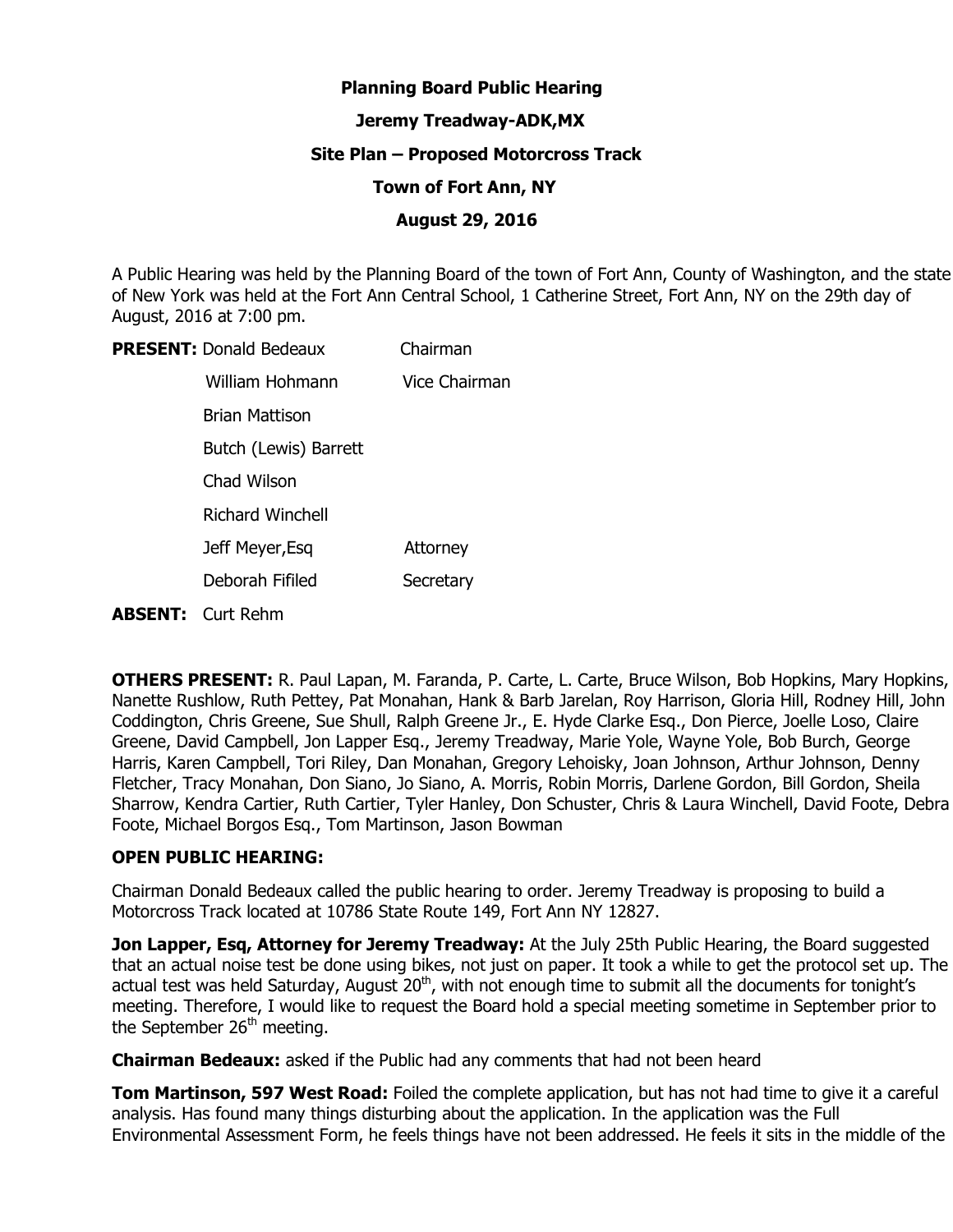Washington County Halfway Brook Management Plan. Is too close to the Adirondack Park and to the canal and Route 4, which have been designated as scenic by-ways. As for water usage. He feels it will use more than 500 gallons a day. In researching other tracks, they use up to 5,000 gallons a day and 25,000 gallons on the weekend. Would like Mr. Treadway to tell the Board how he arrived at this figure and update it. Mr. Martinson then said how applicant appeals to the AMA as his authority. However the AMA will not dictate how the track is run. Other tracks talk about having medical on the track and fire safety equipment. He would like to know what the applicant plans to do about this. Lastly, he feels form is not accurately complete and was put together hurriedly. Applicant needs to redo the whole application and do it correctly.

**Michael Borgos, Esq/Attorney from Queensbury:** Attorney representing some of the residents opposing track. He would like to echo some of the suggestions from Mr. Martinson. He feels the application is far from complete. He just received the paperwork today that was delivered to the Town on Friday. Has not had a chance to review it all, but will have comments at the next scheduled meeting. The July 23<sup>rd</sup> letter from NOVUS found deficiencies. He has not yet seen where Sterling has responded to those. He then referred to the fact that the press is making comments that this process is taking an undue amount of time.

**Lindsey Carte, 10662 State Route 149:** Would like to remind the Board that there has been information from various sources that there are 6-8 people that oppose the track. There is a petition with 270 signatures of people who oppose the track. Handed to the Board a stack of a least 100 letters of people opposing the track.

**Jason Bowman:** Representing Central NY Motorcross Riders Asso. An organization that sanctions motorcross racing, along with the AMA since 1974. Grew up in Queensbury. Got into motorcross because his father was friends with Tom McDermott, who owns McDermott's Harley Davidson in Fort Ann. Tom was the first American to win a gold medal in what was known as the International 6 day trial. Ron Jeckell, who owned Jeckell and Sons Honda, was one of the founding fathers of American Motorcross. Within this community is a lot of history with motorcross. Shawn Graham from Hartford, who owns the Painted Pony, was a professional motorcross racer. Motorcross is a family sport with a group of solid individuals. Central NY Motorcross Riders Asso will do anything they can to support the community. He left with the Board the AMA rule book and the sound guidelines he had printed.

**Jon Lapper Esq:** Added that they stand behind the Environmental Assessment Form and will have Hutchins Engineering at the next meeting.

**Board now had questions:** Brian Mattison asked, regarding the proposed track, there isn't a lot of topographical information as far as height. Applicant responded that the elevation of the track will be the elevation of the jumps. He is building a flat track, with jumps that will be the elevation. Vice Chairman William Hohmann asked for information as to how high the jumps would be. 3 foot jumps, 6 foot jumps? Applicant- when the layout is done, it will determine how long a set of whoops will be. On an amatuer track whoops would be like 2 foot-3 foot high. Then doubles, triples, table tops. On an amatuer track the highest would be 6 foot. Chairman Don Bedeaux asked that something be given to the Board regarding this. Applicant explained that Mark Barnett builds 90% of the AMA tracks and he does it by feel. Things tend to change as the track is being built. He will get some of the standards to the Board. Chairman Bedeaux wants to see what track will be like, where berms will be, how high. Butch Barrett said he keeps hearing back and forth it's an amateur track, it's an AMA track. He feels AMA would mean it was professional. Applicant said it will be an AMA amateur track. Which is a different way of building the track.